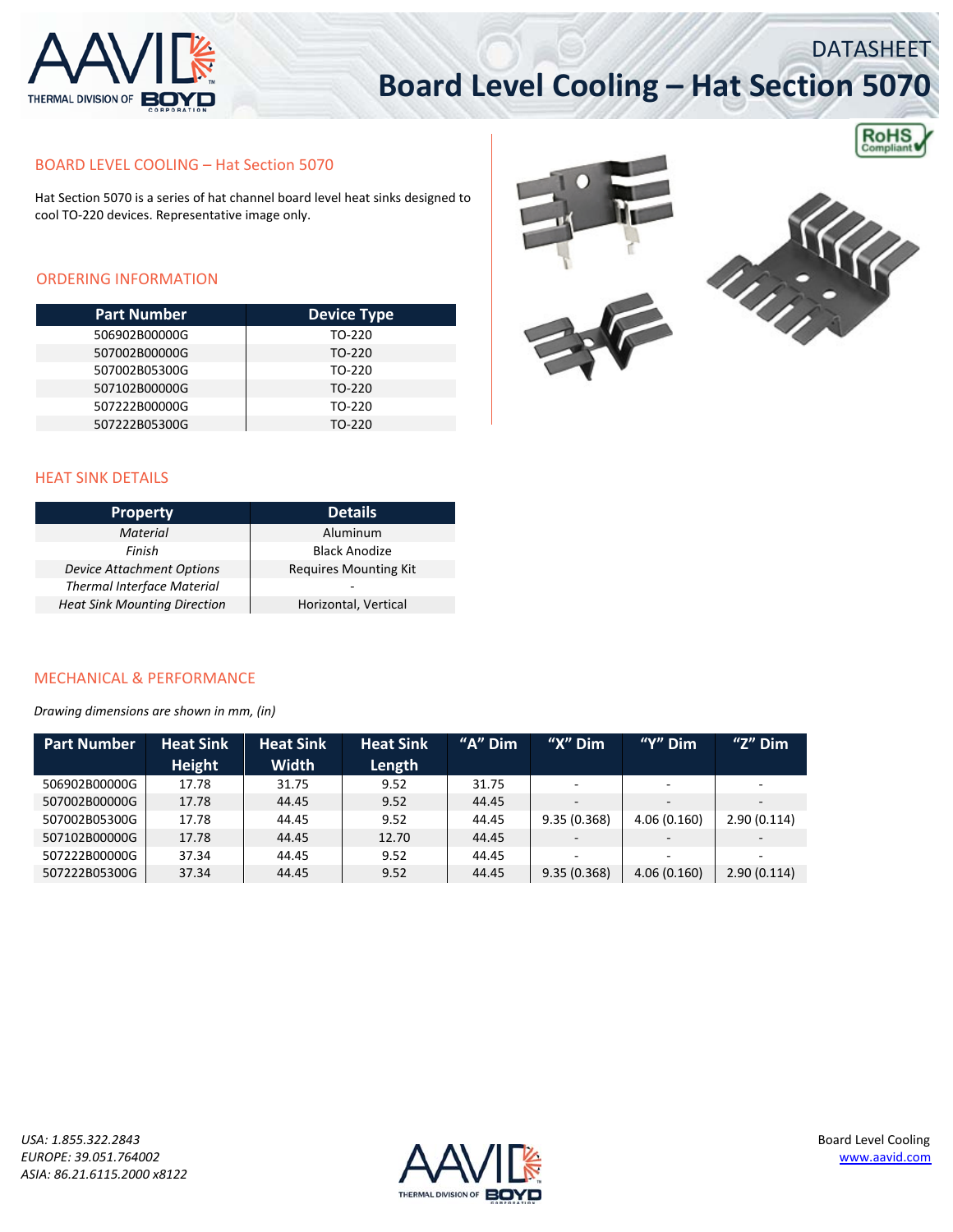DATASHEET

# **Board Level Cooling – Hat Section 5070**





*USA: 1.855.322.2843* Board Level Cooling *ASIA: 86.21.6115.2000 x8122*